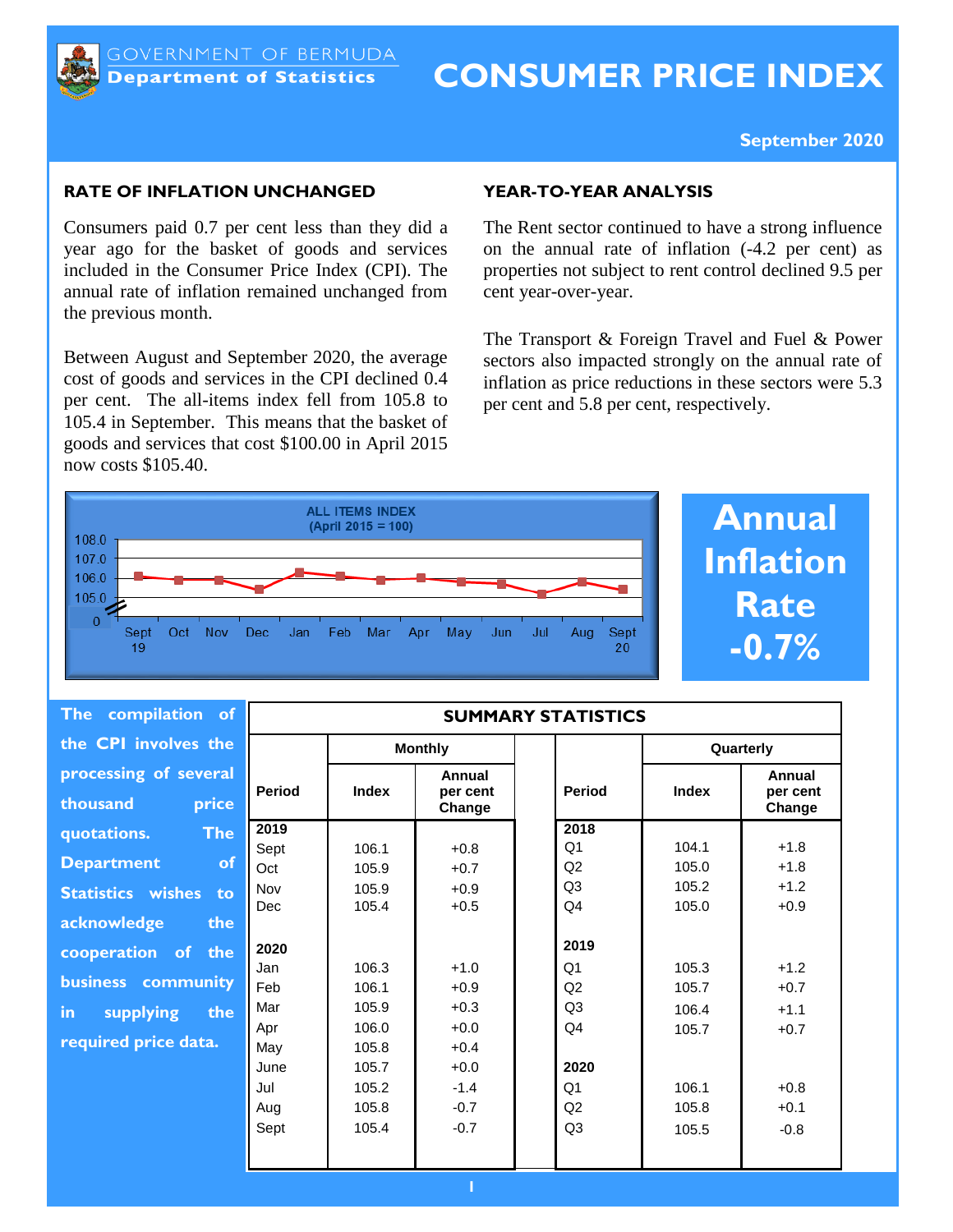# **MONTH-TO-MONTH ANALYSIS**

# **Tobacco & Liquor**

The Tobacco & Liquor sector rose 0.9 per cent for the month. The average cost of wines and beer rose 2.7 per cent and 0.2 per cent, respectively.

# **Food**

The Food sector grew 0.3 per cent in September. Notable price changes occurred in the average cost of fresh and frozen turkeys (+5.7 per cent), bagged apples  $(+2.3$  per cent) and roasting chickens  $(+1.8)$ per cent).

# **Education, Recreation, Entertainment & Reading**

The Education, Recreation, Entertainment & Reading sector climbed 0.1 per cent. The average cost of tuition fees for overseas colleges climbed 1.3 per cent

# **Household Goods, Services & Supplies**

Fuelled by the average cost of bedlinens (+5.6 per cent) and detergents  $\&$  bleaches  $(+2.0 \text{ per cent}),$ the Household Goods, Services & Supplies sector was up 0.1 per cent for the month.

# **Health & Personal Care**

The Health & Personal Care sector was flat for the month. An increase in the average cost of prescribed medicines (+0.2 per cent) was offset by the average cost of self-prescribed medicines and household medical supplies (-0.1 per cent).

# **COMPUTING PRICE INCREASES**

# **Clothing & Footwear**

The Clothing & Footwear sector reported no price movement for the month.

# **Fuel & Power**

The Fuel & Power sector was static.

# **Transport & Foreign Travel**

The Transport & Foreign Travel sector dipped 1.3 per cent in September. The average cost of overseas car rentals and overseas hotels declined 11.8 per cent and 7.2 per cent, respectively.



# **Rent**

Following the 0.3 per cent increase in August, the Rent sector lost ground in September, falling 1.3 per cent. The average cost of properties not subject to rent control slid 2.9 per cent.

The Department of Statistics receives calls daily requesting the rate of inflation over specific periods of time. The following calculations are provided to guide users as to how to compute rates of price increases. The monthly index numbers can be obtained from our website: [https://www.gov.bm/department/statistics.](https://www.gov.bm/department/statistics) 

## **A) Month-to-Month Price Change**

The price change between November and October, 2015 is calculated as Follows:

 $=\frac{\text{Nov15 index} - \text{Oct15 index}}{0.15 \times 100} \times 100$ Oct 15 index

 $=\frac{100.5-100.6}{100.5} \times 100$  $100.6$ 

 $=-0.1%$ 

#### **B) Year-to-Year Price Change**

The price change between December 2015 and December, 2014 is calculated as follows:

$$
= \frac{\text{Dec 15 index} - \text{Dec 14 index}}{\text{Dec 14 index}} \times 100
$$

$$
=\frac{100.5-98.7}{98.7}\times100
$$

 $=1.8%$ 

#### **C ) Particular Period Price Change**

The price change between April 2014 and January, 2016 is calculated as follows:  $=\frac{\text{Jan }16 \text{ index } - \text{Apr }14 \text{ index}}{100 \text{ k}} \times 100$ Apr 14 index

$$
=\frac{100.3-98.3}{98.3}\times100
$$

 $= 2.0\%$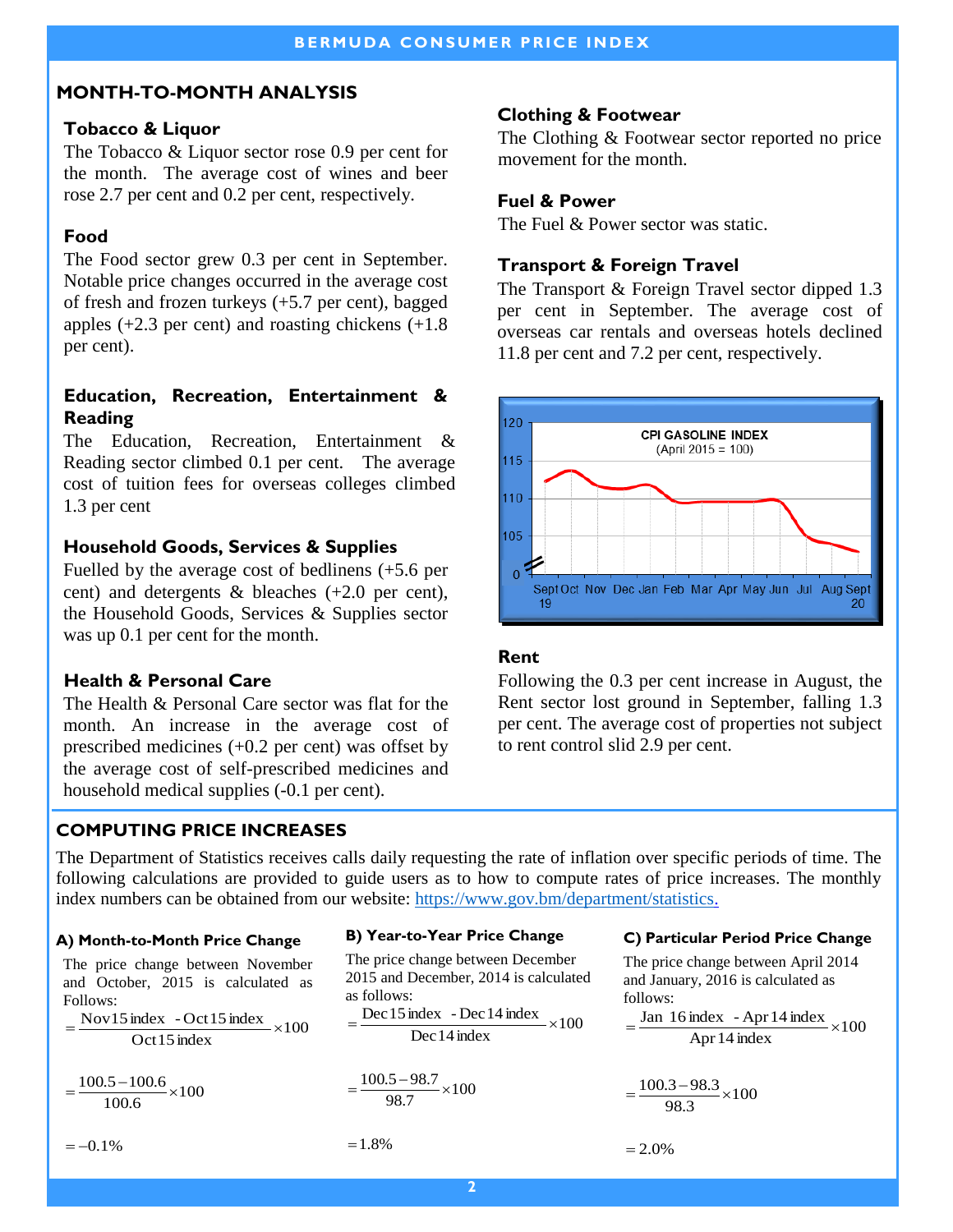#### **APRIL 2015 = 100**

|                                  |                  |                  |                  | Clothing<br>&    | <b>Tobacco</b><br>& | Fuel<br>&        | Household<br>Goods,<br>Services & | & Foreign        | Education,<br><b>Transport Recreation,</b><br>Entertain. | Health &<br>Personal |  |
|----------------------------------|------------------|------------------|------------------|------------------|---------------------|------------------|-----------------------------------|------------------|----------------------------------------------------------|----------------------|--|
|                                  | <b>All Items</b> | Food             | Rent             | <b>Footwear</b>  | Liquor              | Power            | <b>Supplies</b>                   | <b>Travel</b>    | & Reading                                                | Care                 |  |
| 2013<br><b>WEIGHT</b>            | 1000             | 115              | 267              | 25               | 31                  | 39               | 116                               | 130              | 147                                                      | 130                  |  |
| <b>ANNUAL AVERAGE (per cent)</b> |                  |                  |                  |                  |                     |                  |                                   |                  |                                                          |                      |  |
|                                  |                  |                  |                  |                  |                     |                  |                                   |                  |                                                          |                      |  |
| 2015                             | $+1.5$           | $+2.7$           | $+0.6$           | $+1.3$           | $+1.2$              | $-8.9$           | $+2.1$                            | $-1.3$           | $+0.9$                                                   | $+7.8$               |  |
| 2016<br>2017                     | $+1.5$<br>$+1.9$ | $+1.9$<br>$+2.2$ | $+1.0$<br>$+0.1$ | $+0.4$<br>$+1.5$ | $+5.1$<br>$+7.8$    | $-3.3$<br>$+7.8$ | $+1.6$<br>$+0.5$                  | $-2.2$<br>$+3.6$ | $+3.3$<br>$+2.0$                                         | $+4.5$<br>$+1.3$     |  |
| 2018                             | $+1.4$           | $+2.1$           | $+0.2$           | $+1.5$           | $+4.3$              | $+5.8$           | $-0.2$                            | $+0.3$           | $+2.1$                                                   | $+3.1$               |  |
| 2019                             | $+1.0$           | $+2.7$           | $+0.9$           | $+1.9$           | $+3.8$              | $+1.1$           | Nil                               | $-3.0$           | $+0.4$                                                   | $+3.4$               |  |
|                                  |                  |                  |                  |                  |                     |                  |                                   |                  |                                                          |                      |  |
| <b>MONTHLY</b> (per cent)        |                  |                  |                  |                  |                     |                  |                                   |                  |                                                          |                      |  |
| 2018                             |                  |                  |                  |                  |                     |                  |                                   |                  |                                                          |                      |  |
| Sept                             | $+0.4$           | $+0.3$           | Nil              | Nil              | $+0.2$              | $+1.5$           | $+0.2$                            | $+1.3$           | $+0.5$                                                   | Nil                  |  |
| Oct                              | $-0.1$           | $+0.4$           | $+0.1$           | $-0.1$           | $-0.1$              | Nil              | $-0.1$                            | $-1.0$           | Nil                                                      | Nil                  |  |
| Nov                              | $-0.2$           | $-0.1$           | $+0.1$           | Nil              | Nil                 | $-0.6$           | Nil                               | $-1.5$           | $-0.1$                                                   | Nil                  |  |
| Dec                              | $-0.1$           | $+0.3$           | Nil              | Nil              | $+0.3$              | $-1.8$           | Nil                               | $-0.3$           | Nil                                                      | Nil                  |  |
| 2019                             |                  |                  |                  |                  |                     |                  |                                   |                  |                                                          |                      |  |
| Jan                              | $+0.2$           | $+1.0$           | $+0.5$           | $+0.4$           | $+0.3$              | Nil              | $+0.1$                            | $-0.7$           | $+0.1$                                                   | Nil                  |  |
| Feb                              | Nil              | $-0.2$           | $+0.5$           | Nil              | $+0.2$              | Nil              | $+0.1$                            | $-0.9$           | Nil                                                      | Nil                  |  |
| Mar<br>Apr                       | $+0.4$<br>$+0.4$ | $-0.1$<br>$-0.2$ | $+0.9$<br>$-0.1$ | Nil<br>Nil       | $+0.4$<br>$+1.0$    | Nil<br>Nil       | Nil<br>Nil                        | $+2.1$<br>$+0.4$ | $-0.4$<br>$+0.1$                                         | $-0.1$<br>$+2.3$     |  |
| May                              | $-0.6$           | $+0.3$           | $-2.0$           | Nil              | $+0.8$              | $+1.0$           | $-0.2$                            | $-1.6$           | $+0.1$                                                   | Nil                  |  |
| Jun                              | $+0.3$           | $+1.0$           | $-0.4$           | Nil              | $+1.1$              | $+0.8$           | Nil                               | $+0.7$           | $-0.2$                                                   | $+1.4$               |  |
| Jul                              | $+0.9$           | $+0.4$           | $+2.1$           | $+0.2$           | $-0.6$              | Nil              | Nil                               | $+2.7$           | $+0.2$                                                   | $+0.1$               |  |
| Aug                              | $-0.2$           | $-0.1$           | $+0.2$           | Nil              | $+0.2$              | Nil              | $+0.1$                            | $-1.7$           | $-0.3$                                                   | Nil                  |  |
| Sept                             | $-0.4$           | $+0.2$           | $-0.2$           | Nil              | $+1.1$              | Nil              | Nil                               | $-3.0$           | $+0.4$                                                   | Nil                  |  |
| Oct                              | $-0.2$           | $-0.1$           | $-0.9$           | $+0.5$           | $-0.3$              | $-4.2$           | $+0.1$                            | $+0.8$           | $+0.1$                                                   | $+0.4$               |  |
| Nov                              | Nil              | $+0.5$           | $-0.2$           | Nil              | $-0.7$              | $-2.7$           | Nil                               | $+0.9$           | Nil                                                      | Nil                  |  |
| Dec                              | $-0.5$           | $-0.1$           | Nil              | Nil              | $+0.2$              | $-1.5$           | $-0.4$                            | $-2.8$           | Nil                                                      | Nil                  |  |
| 2020                             |                  |                  |                  |                  |                     |                  |                                   |                  |                                                          |                      |  |
| Jan                              | $+0.9$           | $+0.8$           | $+0.9$           | Nil              | $-0.4$              | Nil              | $+0.3$                            | $+2.2$           | $+0.1$                                                   | Nil                  |  |
| Feb                              | $-0.2$           | Nil              | $-0.5$           | Nil              | $+0.8$              | Nil              | $+0.1$                            | $-0.7$           | Nil                                                      | Nil                  |  |
| Mar                              | $-0.2$           | $-0.3$           | $-0.4$           | Nil              | $+0.6$              | Nil              | Nil                               | $-0.6$           | $-0.1$                                                   | Nil                  |  |
| Apr<br>May                       | $+0.1$<br>$-0.2$ | $+0.8$<br>$+0.7$ | $-0.3$<br>$-0.9$ | $+0.5$<br>Nil    | $+0.8$<br>$-0.5$    | Nil<br>Nil       | $+0.1$<br>Nil                     | $-1.7$<br>$+0.1$ | $+0.1$<br>Nil                                            | $+1.2$<br>Nil        |  |
| Jun                              | $-0.1$           | $+0.2$           | $-0.5$           | Nil              | $+0.1$              | Nil              | Nil                               | $-0.4$           | $+0.1$                                                   | Nil                  |  |
| Jul                              | $-0.5$           | $+0.1$           | $-0.4$           | Nil              | $-0.2$              | $-3.4$           | $+0.1$                            | $-1.9$           | Nil                                                      | Nil                  |  |
| Aug                              | $+0.6$           | $+0.5$           | $+0.3$           | Nil              | $+0.3$              | Nil              | $+0.1$                            | $+0.2$           | $+1.7$                                                   | $+0.8$               |  |
| Sept                             | $-0.4$           | $+0.3$           | $-1.3$           | Nil              | $+0.9$              | Nil              | $+0.1$                            | $-1.3$           | $+0.1$                                                   | Nil                  |  |
|                                  |                  |                  |                  |                  |                     |                  |                                   |                  |                                                          |                      |  |
| Sept '20                         | 105.4            | 114.0            | 98.6             | 106.7            | 126.9               | 106.8            | 103.3                             | 91.6             | 110.8                                                    | 115.3                |  |
| Sept '20<br>Sept '19             | $-0.7$           | $+3.4$           | $-4.2$           | $+1.0$           | $+1.7$              | $-5.8$           | $+0.3$                            | $-5.3$           | $+2.2$                                                   | $+2.6$               |  |